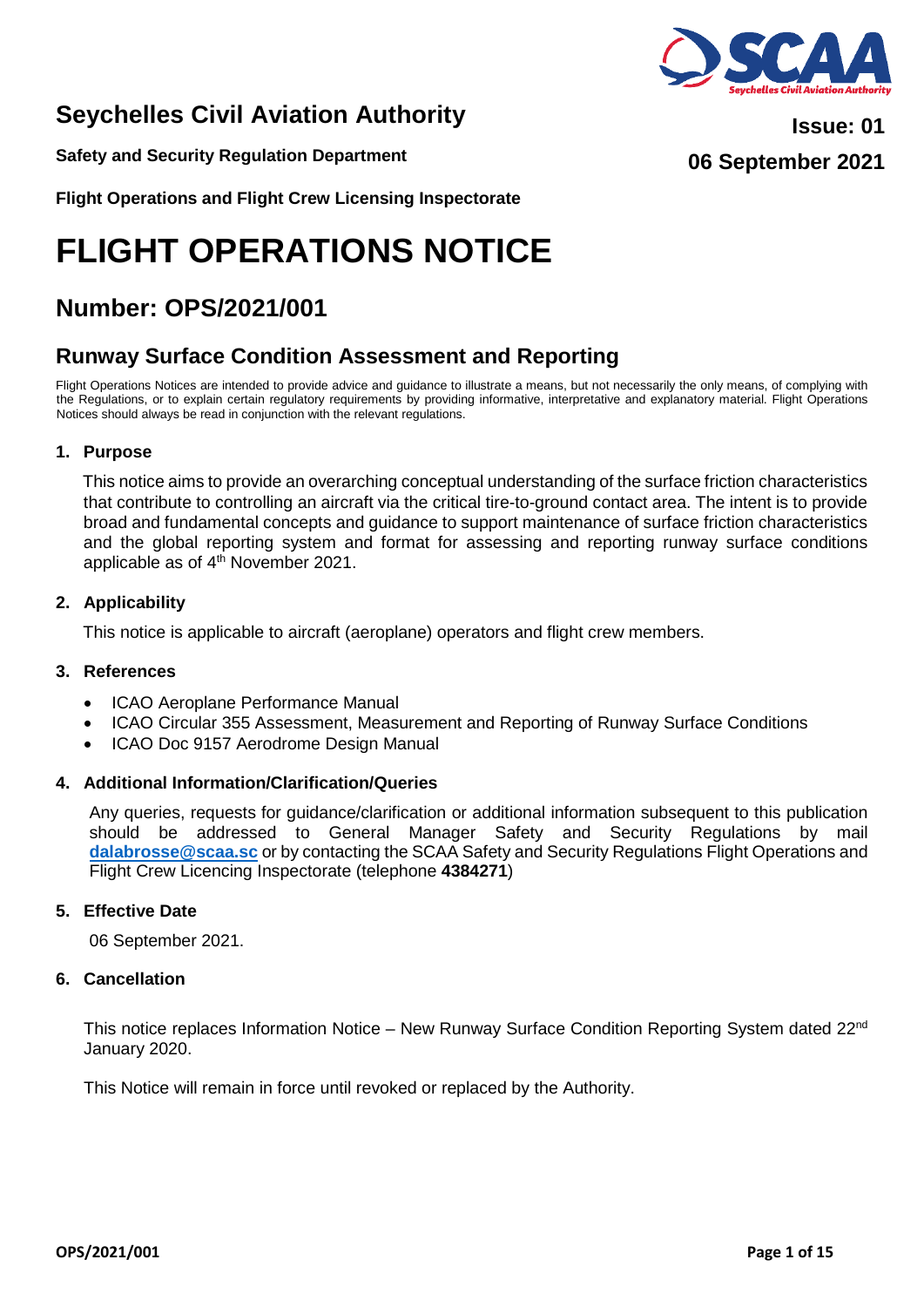# **7. Runway Surface Condition Assessment and Reporting**

# **7.1 General**

- 7.1.1 Runway accidents and incidents are aviation's number one safety-related risk category. A primary factor contributing to this risk includes runway excursions during take-off or landing in adverse weather conditions; the runway surface may be contaminated by snow, ice, slush or water, with a potentially negative impact on an aircraft's braking, acceleration or controllability. ICAO therefore introduced a methodology to harmonize the assessment and reporting of runway surface conditions. This methodology will improve the flight crew's assessment of the take-off and landing performance of aeroplanes. The report is intended to cover conditions found in all climates and provides a means for aerodrome operators to rapidly and correctly assess the conditions, whether they be a wet runway, snow, slush, ice or frost, including rapidly changing conditions such as those experienced during winter or in tropical climates. The information can be provided to the flight crew via various channels, such as the revised SNOWTAM or air traffic control. This is a conceptual change for the airport as it no longer just reports a series of observations and measurements, but it also turns this information into an overall assessment of the effect that the surface condition has on the aeroplane performance.
- 7.1.2 The reporting process begins with the evaluation of a runway by human observation, normally performed by airport operations personnel. A description of the surface contaminant based on its type, depth and coverage for each third of the runway, is then used to obtain a runway condition code (RWYCC) specific to the conditions observed. The evaluation and associated RWYCC are used to complete a standard report called the runway condition report (RCR) which is then forwarded to air traffic control (ATC) and the aeronautical information service (AIS) for onward dissemination to pilots.
- 7.1.3 Pilots use the RCR provided to determine the expected performance of their aircraft by correlating the RWYCC or the reported runway condition description with performance data provided by the aircraft manufacturer. This helps pilots to correctly carry out their landing and take-off performance calculations for wet or contaminated runways.

Pilots should also report their own observations of runway conditions once a landing has been completed, thereby confirming the RWYCC or providing an alert to changing conditions. This relatively simple and globally applicable reporting methodology is an important means by which the risk of runway excursion can be mitigated and the safety of runway operations improved. This notice describes the reporting method in more detail and provides guidance for flight crew on how to interpret and use the information.

- *Note: The procedures for making special air-reports regarding runway braking action are contained in Flight Operations Notice – Air Reports (AIREP).*
- 7.1.4 Further guidance on runway surface condition assessment and reporting that is specific to airport operations personnel is presented in the ICAO Doc 9981 PANS-Aerodromes and ICAO Circular 355 Assessment, Measurement and Reporting of Runway Surface Conditions.

# **7.2 The Runway Condition Report (RCR)**

7.2.1 The RCR is the basis for all runway surface condition reporting. It is a comprehensive, standardized report relating to the runway surface condition and its effect on the landing and take-off performance of an aeroplane. In accordance with aerodrome regulations for design and operations, the runway condition should be reported with an RCR whenever a runway is contaminated by water, snow, slush, ice or frost, to the extent where its state has an impact on the performance of an aircraft operating on it. Whatever the means of communicating the report (SNOWTAM, automatic terminal information service (ATIS) [refer to note below], ATC), it should contain the elements that are comprehensively described in ICAO Doc PANS-Aerodromes, Part II, Chapter 1, 1.1.3. These elements, including details on how they are relevant to the operation of an aeroplane and its performance, are presented below.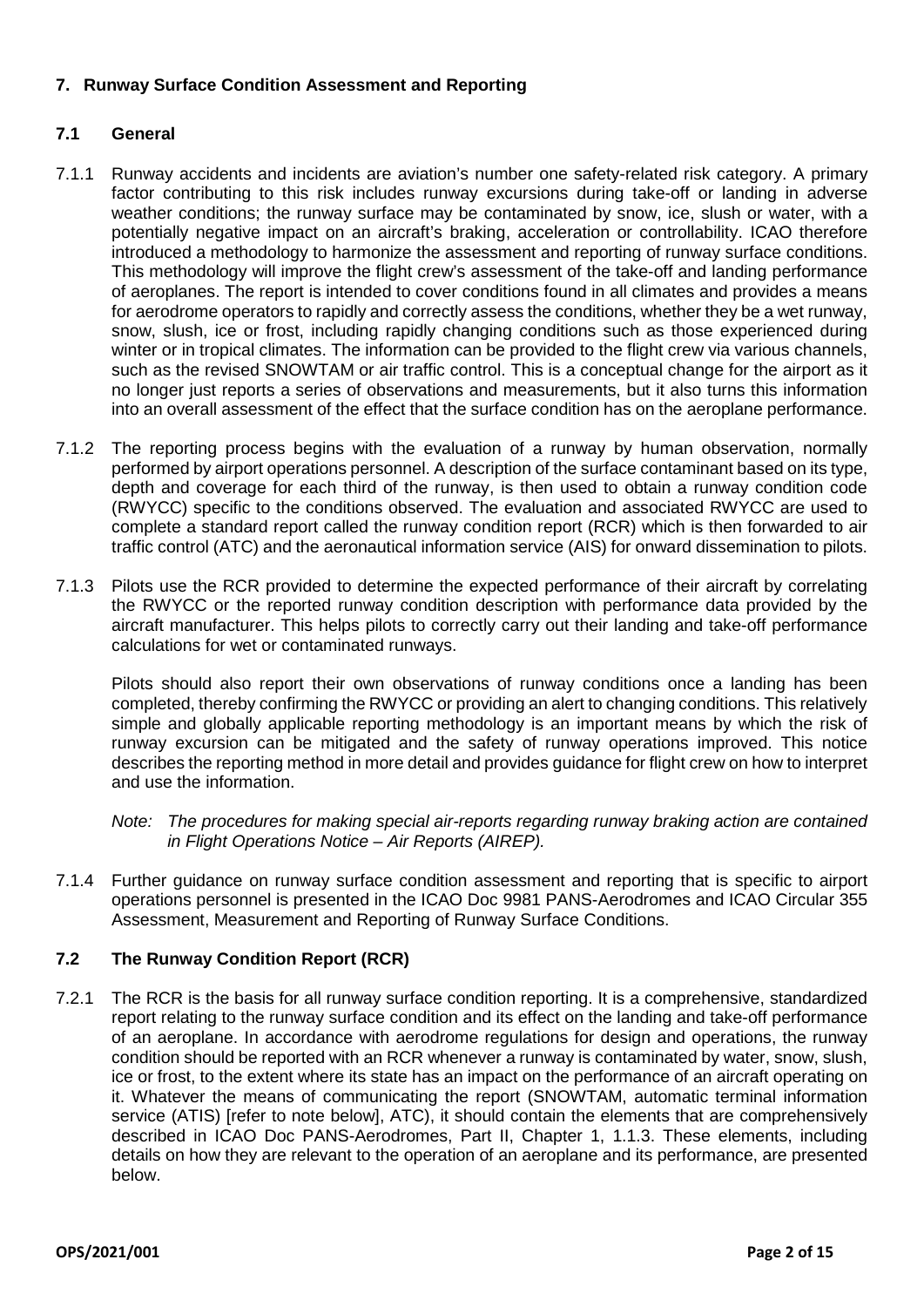#### *Note: The minimum elements to be transmitted on ATIS are presented in Circular 355 section 4.68.*

- 7.2.2 The information provided by an RCR is divided in two sections: the aeroplane performance calculation section, which contains information that is directly relevant in a performance computation; and the situational awareness section, which contains information that the flight crew should be aware of for a safe operation but does not have a direct impact on the performance assessment.
- 7.2.3 The aeroplane performance calculation section is a string of grouped information with clear identifiers to distinguish it from the situational awareness section, or from the aeroplane performance calculation section of another runway. The information included in the aeroplane performance calculation section consists of:
	- (a) *Aerodrome location indicator*. The four-letter ICAO location indicator, in accordance with *ICAO Doc 7910 Location Indicators*.
	- (b) *Date and time of the assessment*. Especially important whenever there is active precipitation, as the flight crew can assess the magnitude of its evolution since the report was generated. It should be understood that reports are snapshots at a given date and time and do not indicate a prediction of conditions at a later date and time.
	- (c) *Lower runway designation number*. The information is conveyed per third of the runway. The direction of reporting information relating to these thirds is always from the end with the lower designator number (except in a report by ATC, which will always be in the operational direction). The reference length for the runway is described in 2.3.2 and in line with this, not all of the runway length to which the report applies may be relevant to the particular operation (take-off or landing). In case of differences between the different thirds, the pilot should assess which parts of the reported conditions are relevant.
	- (d) *Runway condition code for each runway third*. This code classifies the available braking action in one of seven categories. This code is a direct input into a landing performance assessment at time of arrival but should also never be disregarded for take-off. As conditions are always reported in the direction of the lower runway designator in the RCR, pilots are expected to attribute the information from each runway third correctly for their intended operation.
	- (e) *Per cent coverage contaminant for each runway third*. Contamination is reported only when the coverage exceeds 10 per cent. Runway contamination affects aeroplane performance only when the coverage exceeds 25 per cent in at least one third. However, the flight crew should exercise judgement as to the location of the contamination in the perspective of the portion of the runway that the aircraft will be using for the intended operation. Runway inspectors are advised to focus on the area around the wheel tracks when assessing coverage.
	- (f) *Depth of loose contaminant; dry snow, wet snow, slush or standing water for each runway third*. This information is conditional. For contaminants other than standing water, slush, wet snow or dry snow, the depth is not reported. The position of this type of information in the information string is then identified by /NR/.
	- (g) *Condition description for each runway third*. Only one type of contamination is reported for each runway third (this includes layered contaminants) and the runway inspector should include the contaminant type most prevalent or most relevant to performance. In contentious cases, contamination judged to be secondary may additionally be reported in the free text section.
	- (h) *Width of runway to which the RWYCCs apply, if less than published width*. Whenever clearing cannot occur on the entire width of the runway, the aerodrome personnel may report only the contaminant remaining on the cleared centre portion of the runway. This item indicates the width of this section. RWYCCs apply only to this centre section.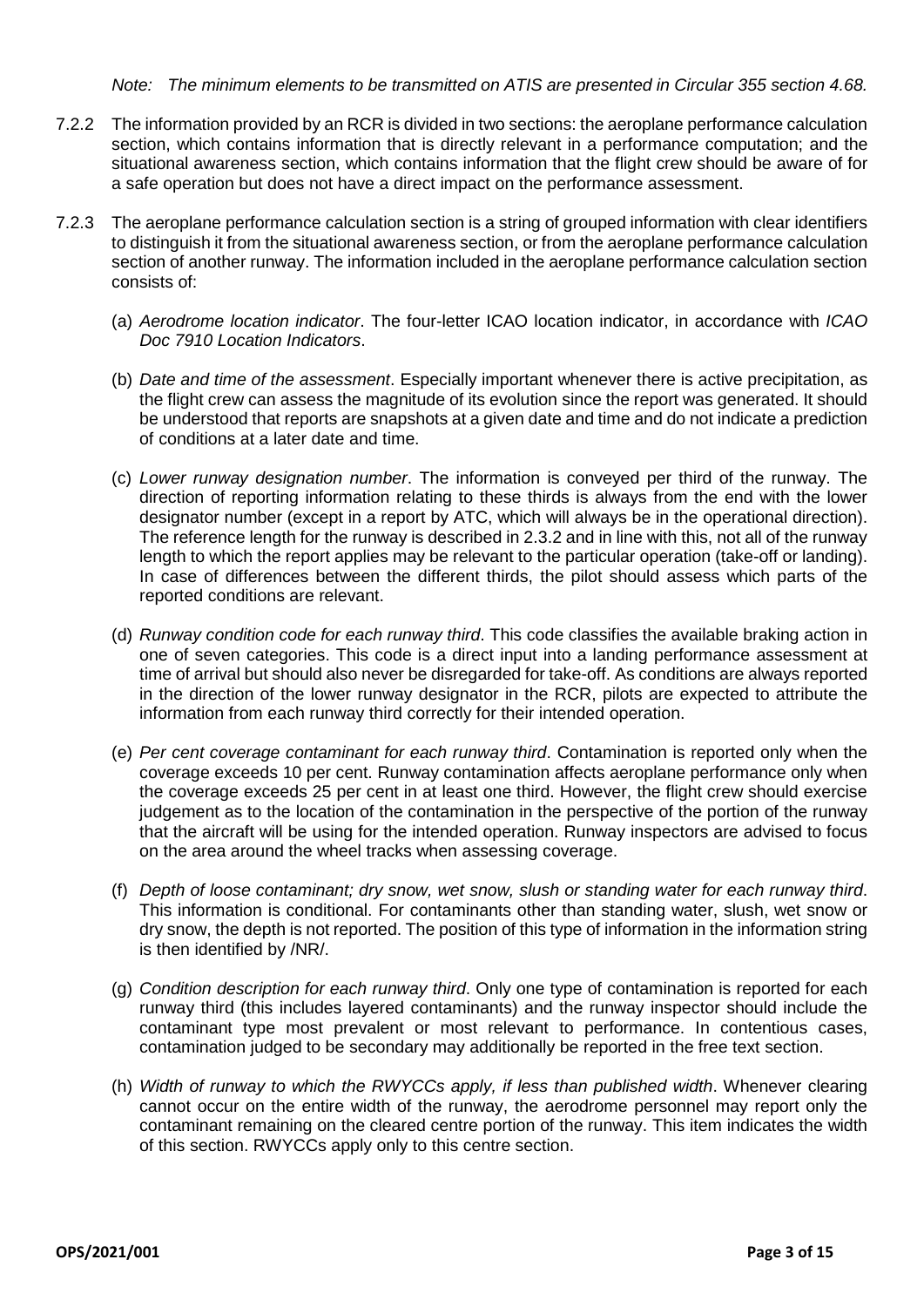7.2.4 Examples of the RCR aeroplane performance calculation section are given below:

EADD 02170055 09L 5/5/5 100/100/100 NR/NR/NR WET/WET/WET EADD 02170135 09R 5/2/2 100/50/75 NR/06/06 WET/SLUSH/SLUSH EADD 02170225 09C 2/3/3 75/100/100 06/12/12 SLUSH/WET SNOW/WET SNOW

- 7.2.5 The situational awareness section consists of the following items, with guidance on how the flight crew should consider situational awareness in briefings and actual flight operations in cold weather conditions:
	- (a) *Reduced runway length*. The flight crew should check that the correct landing distance available (LDA)/take-off distance available (TODA)/take-off run available (TORA)/accelerate-stop distance available (ASDA) is used in performance calculations, and verify the position of the runway threshold in use.
	- (b) *Drifting snow on the runway*. Be aware of the optical illusion of a "moving runway" in crosswind conditions.
	- (c) *Loose sand on the runway*. Be aware of sand ingestion to engines if using reverse thrust. Adjust performance calculations according to the intended use of reversers.
	- (d) *Chemical treatment on the runway*. Some operators may collect this information because of brake wear.
	- (e) *Snowbanks on the runway*. Be aware of snowbanks if cleared width is less than full runway width. There is a danger of losing directional control or snow ingestion into the engines.
	- (f) *Snowbanks on taxiway*. Avoid taxiing to keep clear of snow ingestion.
	- (g) *Snowbanks adjacent to the runway*. Avoid taxiing to keep clear of snow ingestion.
	- (h) *Taxiway conditions*. Adjust taxiing speed and techniques accordingly.
	- (i) *Apron conditions*. Adjust taxiing speed and techniques accordingly.
	- (j) *State approved and published use of measured friction coefficient.* Use only if approved by the operator.
	- (k) *Plain language remarks*. Note any other relevant information.
- 7.2.6 An example of the RCR situational awareness section is given below. All individual messages in the situational awareness section end with a full stop sign to distinguish the message from subsequent messages:

RWY 09L SNOWBANK R20 FM CL. RWY 09R ADJ SNOWBANKS. TWY B POOR. APRON NORTH POOR.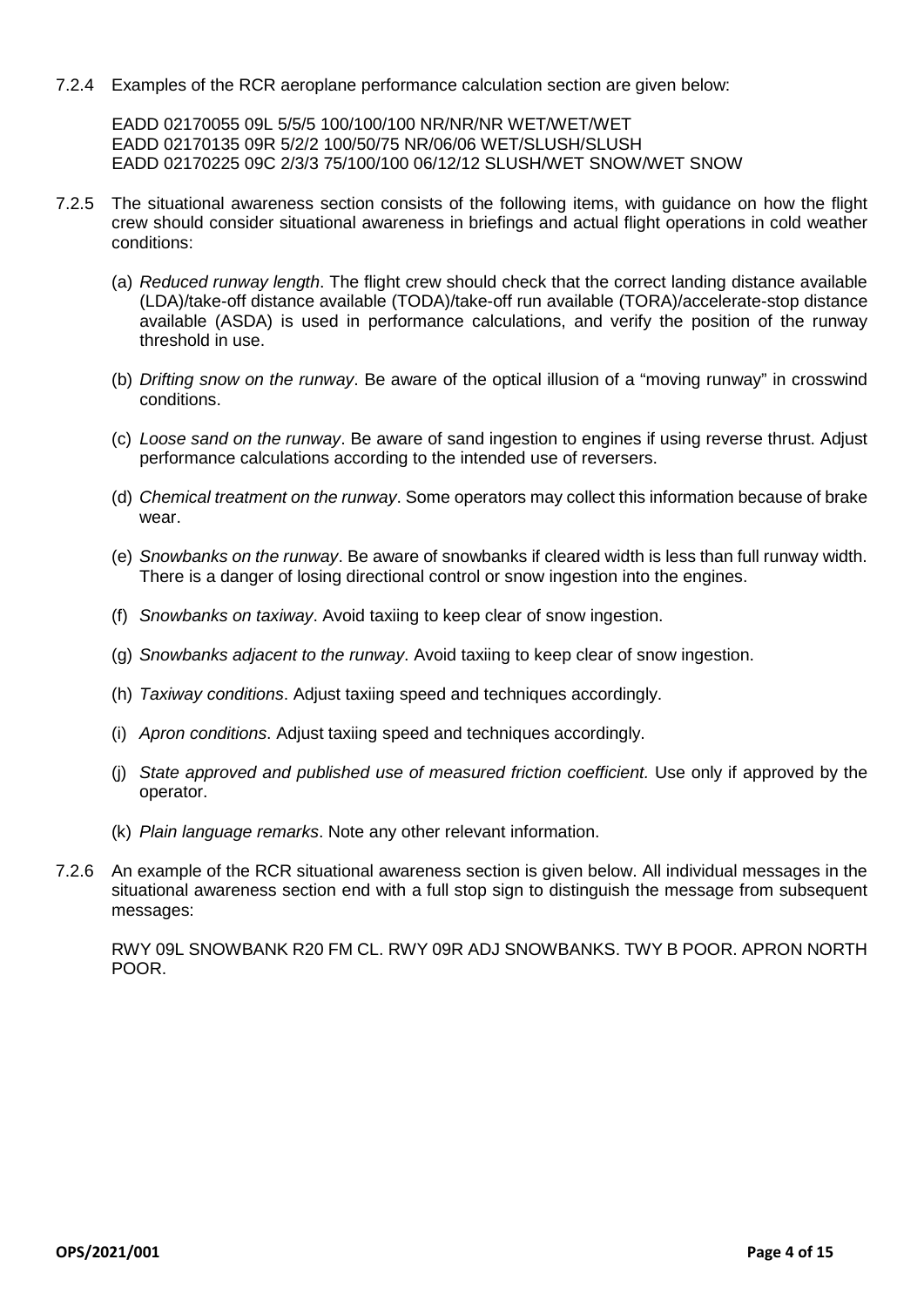# **7.3 Runway Condition Code (RWYCC)**

- 7.3.1 The RWYCC is a single-digit number describing the deceleration and lateral control capability for the runway surface condition. They are assigned to each runway third whenever the coverage of any water-based contaminant on that runway third exceeds 25 per cent. It is the total assessment of the slipperiness of the surface, as judged by the trained and competent aerodrome personnel and based on given procedures and all information available, and enables flight crew to determine the effect of the runway surface condition on aeroplane deceleration performance and control. There are seven surface condition levels associated with RWYCC numbers zero to six and they represent conditions that range from too slippery to operate on (zero), to completely dry conditions (six). Each RWYCC (except zero) is matched with a corresponding aeroplane deceleration performance level. Airport operations staff assign the RWYCC based on the conditions observed in their physical evaluations of runway conditions, which are then included in the RCR as discussed in the previous section. Measured coefficients of friction should no longer be communicated to pilots but restricted to use by the airport staff in consolidating the runway surface condition assessment made from observed surface contamination characteristics like type, depth and temperature. As a general rule, the runway contaminant type and depth permit determination of a RWYCC, but a RWYCC can never give contaminant type and depth.
- 7.3.2 The reference runway length will typically be the full length of asphalt or concrete available for takeoff or landing. However, it should be noted that when a stopway exists at the airport, it is excluded from the scope of the runway surface for which RWYCC are assigned. This is shown in Figure 2-1, which illustrates the runway thirds and RWYCCs for runways with and without, a displaced threshold. It is important for the flight crew to be aware that the stopways will see less traffic than the rest of the runway surface and may therefore be subject to more accumulation of contamination. If the condition of the stopway is significantly different from the rest of the runway, this should be reported in the free text comments of the RCR.
- 7.3.3 As new information becomes available, there may be a need to revise the RWYCC assigned. The RWYCC may be downgraded or upgraded in accordance with the procedures contained in ICAO Doc 9981 PANS-Aerodromes. New information may be acquired by aerodrome personnel from additional observations of the runway surface. Reports from pilots following aeroplane operations on the runway, known as an air-report (AIREP) and that reflect the impact of the surface condition on the braking action of the aeroplane, also allow the aerodrome personnel to revise the RWYCC assigned. More information on AIREPs is provided in paragraph 7.4 below.
- 7.3.4 The airport staff use any updated information to downgrade or upgrade a RWYCC in accordance with the procedures associated with the runway condition assessment matrix (RCAM). The RCAM provides a combination of available information (runway surface conditions, including runway state and contaminant; pilot report of runway braking action) in order to assess the RWYCC. The RCAM is a tool to be used when assessing runway surface conditions. It is not a standalone document and is used in compliance with the associated assessment procedures. The RWYCC and runway braking action are mapped against each other, enabling aerodrome personnel to factor in all available information and update the assigned RWYCC if necessary. Such a decision cannot be taken by a flight crew on the approach, as it must be supported by all other observations.
- 7.3.5 Upgrading a primary RWYCC 5, 4, 3 or 2 determined from the observed contaminant type is not allowed. The flight crew may thus trust the reported RWYCC if it is equal or lower than the corresponding contaminant stated as plain language. A RWYCC 1 or 0 can, in exceptional cases, be upgraded to a maximum of 3 even when the contaminant that has caused this primary classification has not been removed. It may have been treated with sand or gravel, or simply provide exceptional friction due to its inherent characteristics, as assessed by trained aerodrome personnel.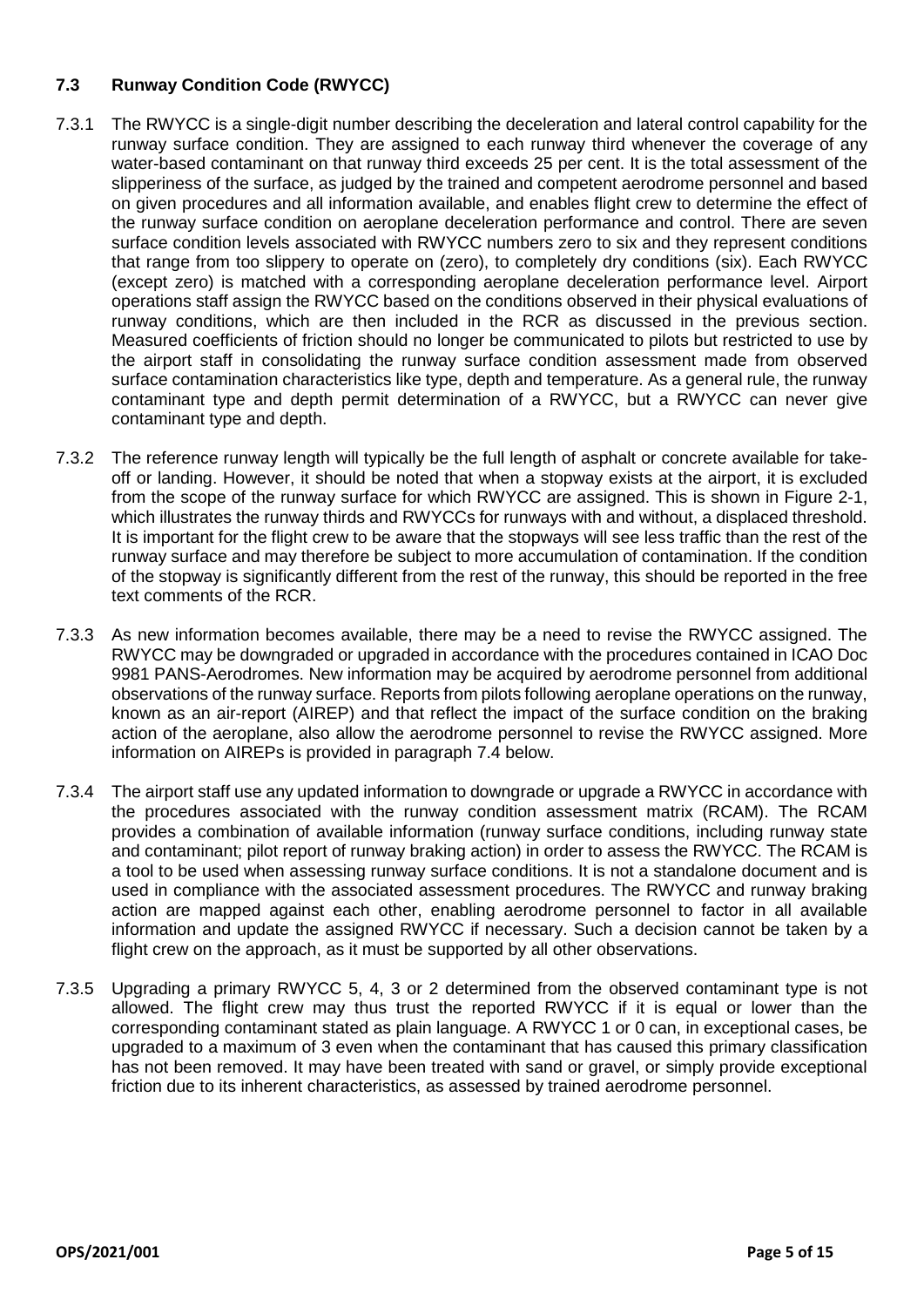7.3.6 Some circumstances are prone to rapid changes in the runway surface conditions and, therefore, how conditions affect aeroplane braking action and lateral control. In such cases, the flight crew may ask for a recent report, if the last available report may not correctly reflect the prevailing conditions at the time of landing. Examples of such conditions are active precipitation and when the runway is contaminated with compacted snow or ice with an outside air temperature (OAT) above -3°C or a difference between OAT and dew point of 3°C or less. If a recent report is not available, the flight crew should consider an appropriate lower RWYCC in their assessment of the worst likely degradation of the conditions.



# **Figure 1 Reporting of runway condition code from ATS to flight crew for runway thirds (ICAO Doc 9981 PANS-Aerodromes, Part II)**

7.3.7 Information about sanding and chemical treatment information is shown in the situational awareness section of the RCR. The aerodrome operator decides how to use these treatments as they best understand their effectiveness. Inadequately applied sand or sand displaced by aeroplane traffic may not be efficient and the initial effect of chemicals may be a degradation of the achievable friction. As the reported RWYCC already considers their effect on performance, no automatic extra credit can be attributed to sanding or chemical treatment when calculating the landing distance. Loose sand in RCR is for flight crew situational awareness and is intended to mitigate the risk of foreign object debris (FOD) to the engines.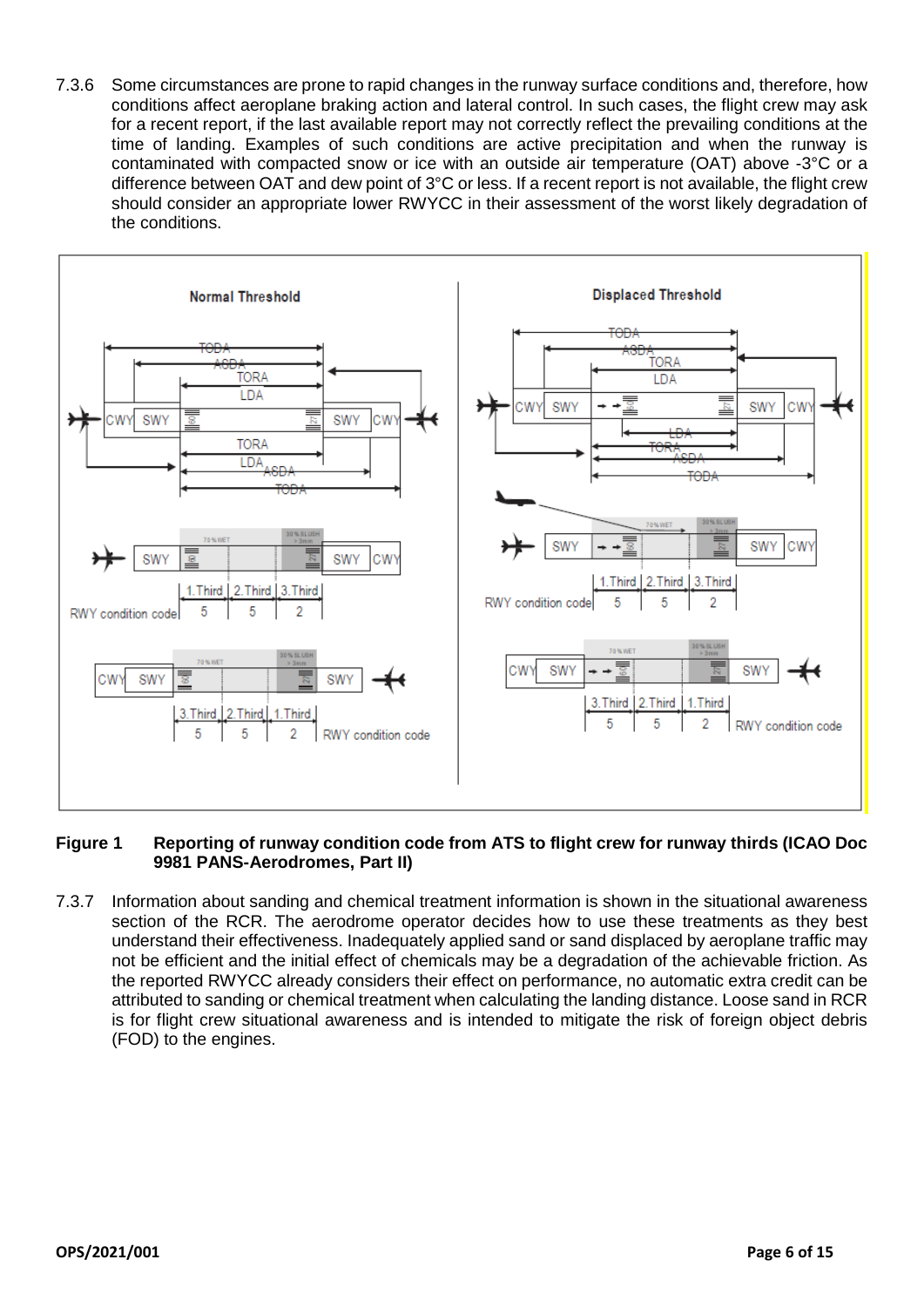7.3.7 Information about sanding and chemical treatment information is shown in the situational awareness section of the RCR. The aerodrome operator decides how to use these treatments as they best understand their effectiveness. Inadequately applied sand or sand displaced by aeroplane traffic may not be efficient and the initial effect of chemicals may be a degradation of the achievable friction. As the reported RWYCC already considers their effect on performance, no automatic extra credit can be attributed to sanding or chemical treatment when calculating the landing distance. Loose sand in RCR is for flight crew situational awareness and is intended to mitigate the risk of foreign object debris (FOD) to the engines.

### **7.4 Pilot Report after Landing**

7.4.1 The role of the pilot in the runway surface condition reporting process does not end once the aeroplane safely exits the runway. While the aerodrome operator is responsible for generating the RWYCC for a runway, pilots are responsible for providing accurate braking action reports. Flight Operations Directive – Flight Operations paragraph 7.4.2.1 mandates that the flight crew make AIREPs whenever they observe worse runway braking action than previously reported. It is up to the pilot to assess the manner in which an aircraft responds to the application of wheel brakes. These reports provide feedback to the aerodrome operator regarding the accuracy of the assigned RWYCCs relative to the runway surface conditions actually experienced. Table 1 below shows the correlation of pilot reports of runway braking action with RWYCCs (this table forms part of the overall RCAM).

| Pilot report<br>of runway braking action | <b>Description</b>                                                                                                                        | <b>RWYCC</b> |
|------------------------------------------|-------------------------------------------------------------------------------------------------------------------------------------------|--------------|
| N/A                                      |                                                                                                                                           | 6            |
| GOOD                                     | Braking deceleration is normal for the wheel braking effort<br>applied AND directional control is normal.                                 | 5            |
| <b>GOOD TO MEDIUM</b>                    | Braking deceleration OR directional control is between good and<br>medium.                                                                |              |
| <b>MEDIUM</b>                            | Braking deceleration is noticeably reduced for the wheel braking<br>effort applied OR directional control is noticeably reduced.          | 3            |
| <b>MEDIUM TO POOR</b>                    | Braking deceleration OR directional control is between medium<br>and poor.                                                                | 2            |
| <b>POOR</b>                              | Braking deceleration is significantly reduced for the wheel<br>braking effort applied OR directional control is significantly<br>reduced. |              |
| <b>LESS THAN POOR</b>                    | Braking deceleration is minimal to non-existent for the wheel<br>braking effort applied OR directional control is uncertain.              | 0            |

#### **Table 1 Correlation of runway condition code and pilot reports of runway braking action**

*Note: Operations in conditions where LESS THAN POOR braking action prevails are prohibited.*

7.4.2 Air traffic control (ATC) relays the pilot reports of runway braking action to the aerodrome operator who in turn uses them in conjunction with the RCAM to determine if the RWYCC should be downgraded until the runway surface condition is improved. These reports thus play an important part in the cycle of runway surface condition assessment and reporting. Since both the ATC and the aerodrome operator rely on accurate runway braking action reports, pilots should become familiar with this terminology and use it when providing controllers with runway braking action reports. If the differences between two consecutive levels of the categories between "GOOD" (RWYCC 5) and "LESS THAN POOR" (RWYCC 0) are too subtle for the pilot to detect, the pilot may report on a coarser scale of "GOOD", "MEDIUM" and "POOR".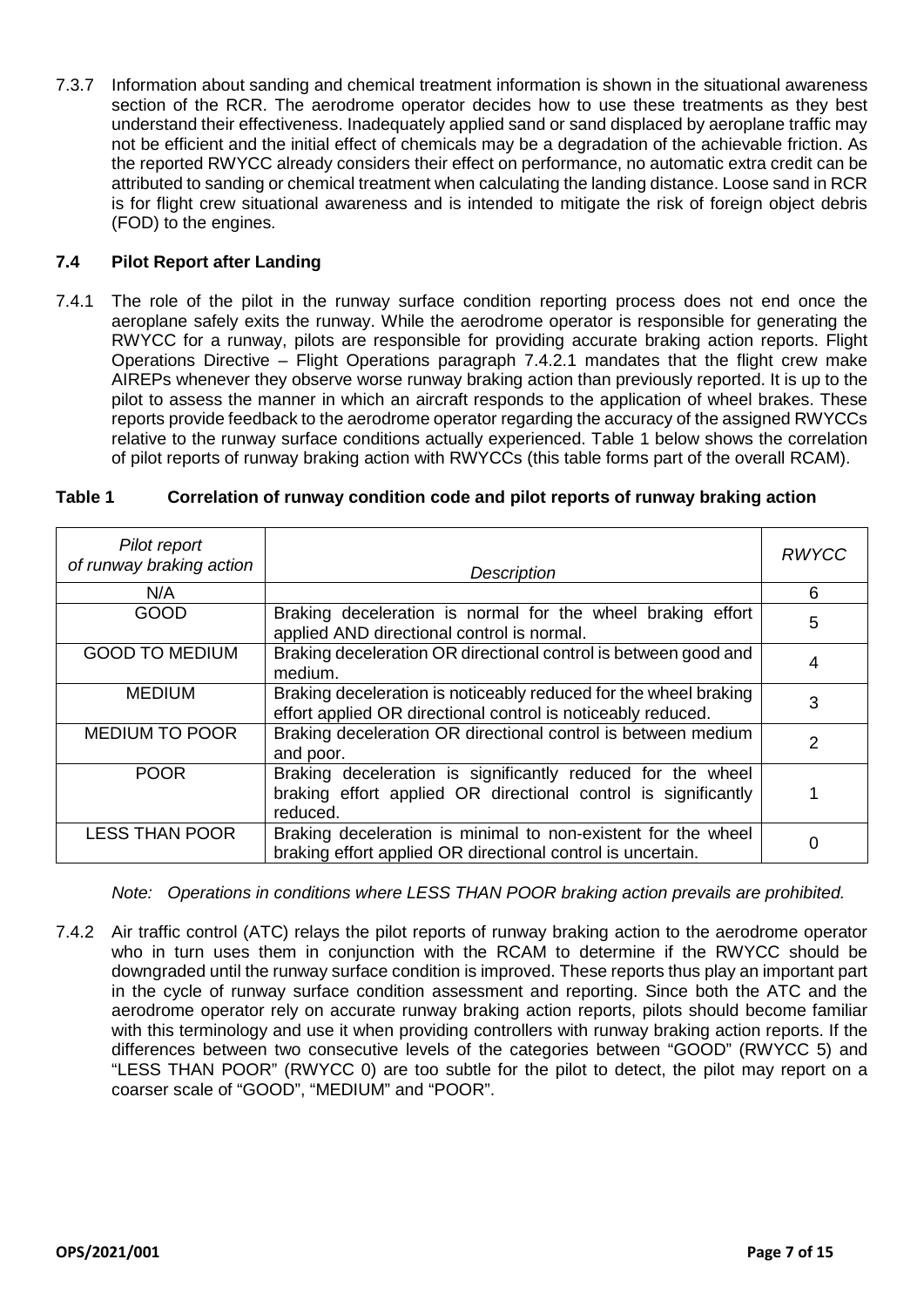- 7.4.3 During periods of increased traffic flow, runway inspection and maintenance may be less frequent and should be sequenced with aeroplane arrivals. Aerodrome operators may depend on runway braking action reports to confirm that the runway surface condition is not deteriorating below the assigned RWYCC. Whenever requested by ATC, or if the assessed runway braking action is less than previously reported, pilots should provide a braking action report. This is especially important where the experienced braking action differs from the braking action associated with any RWYC currently in effect. When the braking occurrence and the report match up, the pilot and the aerodrome operator gain additional confidence in the reported runway codes. AIREPs play an important role in preventing runway excursions as reports of runway braking action below the assigned RWYCC may influence a subsequent pilot's decision to continue with a landing. A report from a preceding aeroplane is all the more reliable when it emanates from another aircraft with landing performance capabilities similar to his/her own. The pilot should, however, be conscious that even similar aeroplanes may be operated at a very different mass and approach speeds. Aircraft control or safety should not be jeopardized
- 7.4.4 There can be difficulties in making reports of braking action for the pilot since these reports are intended to characterize only one of the aeroplane deceleration elements: the availability of wheel braking. When operating on long dry or wet runways, pilots apply low autobrakes or partial pedal braking. For most landings, only idle reverse thrust is used. Landing on slippery or contaminated runways requires a different technique and results in the energy dissipation by the aerodynamic means, use of reverse thrust, and applied wheel braking in different proportions than during a "normal" landing. Aerodynamic drag and reverse thrust are most effective at high speed and initially can, by themselves, generate a deceleration rate that can be close to that experienced in non-performance limited landings. The lack of wheel-to-ground friction during the high speed portion of the landing may thus not be immediately apparent to the pilot, although reduced lateral control due to reduced cornering forces may be an indicator of reduced wheel-to-ground friction. As the aeroplane decelerates, drag and reverse thrust become less effective and thrust reversers may be stowed between 70 and 60 kts, in line with manufacturer recommendations for normal landings (they can typically remain deployed to full stop if necessary, but when it is not required to ensure a safe stop, manufacturers recommend stowage to avoid re-ingestion). During the lower speed portion of the landing, the deceleration is, to a large extent, created by the wheel brakes. It is consequently in this phase that the reduced braking action is most noticeable to the pilot. The pilot should, however, attempt to characterize the entire length of runway used during the stop in an AIREP.
- 7.4.5 Furthermore, flight crew must understand that a report will only be relevant when the braking demand has exceeded the braking action available, i.e. the anti-skid system, if installed, has regulated brake pressure below that commanded by the pilot or the autobrake system, to avoid skidding and maintain a close-to-optimum slip ratio. The braking is then called "friction limited". Braking occurs when the tire is slowed relative to the runway by applying pressure on the brakes. The maximum braking force occurs when the tire speed is between 7 and 15 per cent slower than the ground speed of the aeroplane, referred to as the slip ratio. On slippery runways, the tire may have a tendency to stop due to lack of friction. Most modern airplanes are equipped with anti-skid systems that prevent such skidding from occuring and optimize the slip ratio for maximum braking. Friction-limited braking thus occurs when the pilot, or the anti-skid system when available, must adjust brake pressure to avoid skidding. There is usually no indication in the cockpit to inform the pilot that the anti-skid system is cycling. Skidding may not occur on all wheels simultaneously.
- 7.4.6 When using manual braking, the pilot can, to some extent, judge the available braking action by the amount of pedal deflection, above which, no increase in deceleration occurs. Brake pressure control may not be linear with pedal deflection. When using autobrakes, the system targets an overall airplane deceleration rate. At low target values, the system may release the brake pressure to a large extent when the target can be achieved with aerodynamic and reverse thrust only. In autobrake mode, the pilot can only detect lack of braking action when the target deceleration is not achieved; i.e. the braking demand is above the existing capability and the braking is friction limited. Cockpit deceleration indications may not be accurate enough to indicate whether the requested deceleration is achieved or not. In such cases, the commander needs to use their best judgement on whether to report braking action.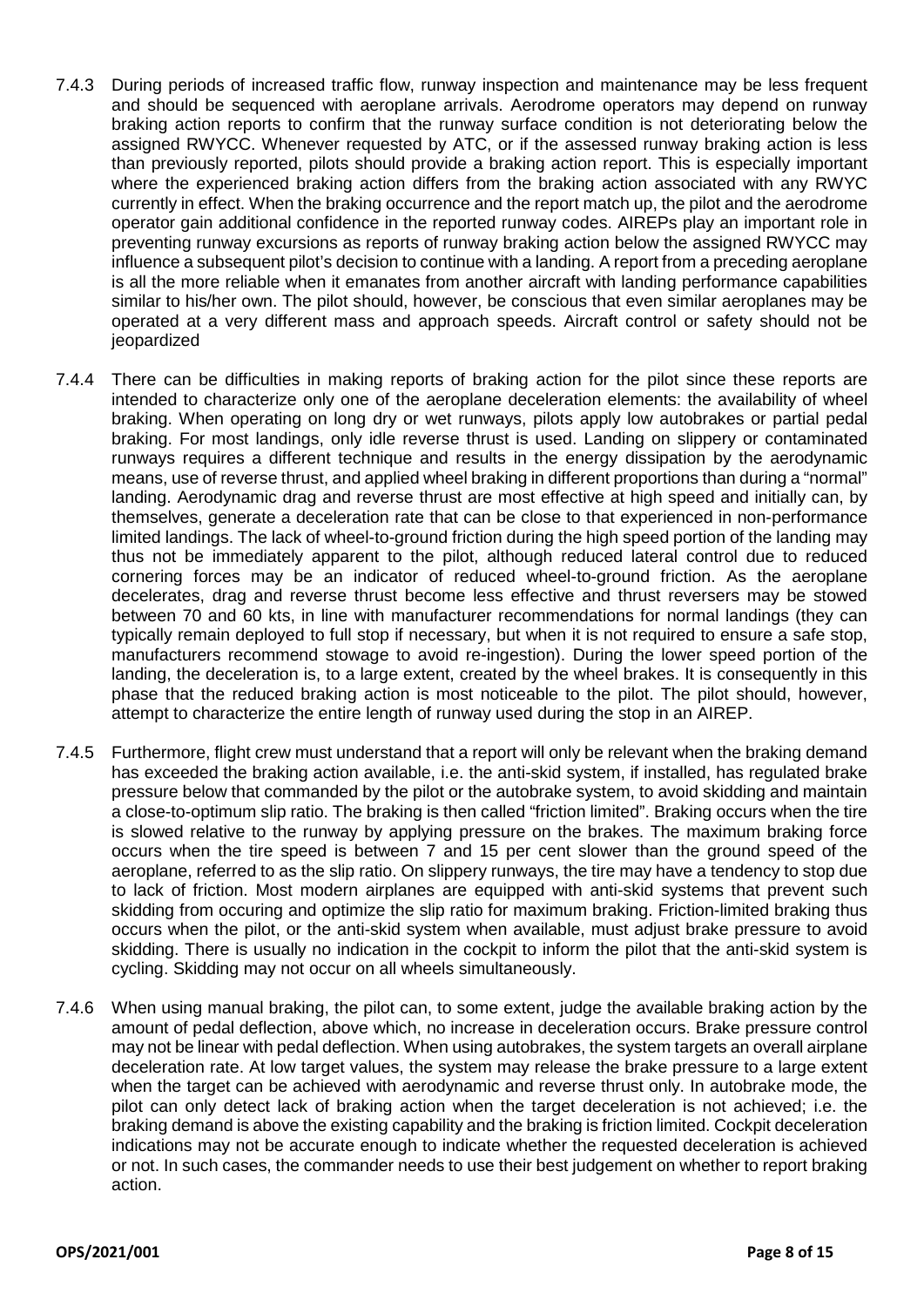7.4.7 A condition where a valid braking action report can be observed rarely occurs over the full length or width of a runway. Therefore, when possible, the flight crew should communicate the sections of runway in which wheel braking was applied and/or directional control difficulties were encountered, e.g. "Braking Action Medium on last third of runway 08" or "Braking Action Poor on high-speed exit Bravo Runway 20."

# **7.5 Training Requirements**

- 75.1 Both airline operators and flight crew should be appropriately trained on runway surface condition assessment and reporting, and on the impact on the aeroplane performance data. While the methodology establishes a clear link between the observation, reporting and accounting for runway surface conditions in performance, it also creates new paths for errors that should be highlighted during the proactive training of crew. As the assessment of the runway condition, friction measurement, and estimation of braking action are not an exact science, it is important that training emphasizes that the methodology provides a toolset permitting an approximate assessment of the aeroplane performance rather than establishing exact aeroplane behaviour in terms of numbers.
- 7.5.2 The overall time for initial training on the global reporting format should be no less than 1.5 hours and include classroom elements with an instructor in addition to self-study or in line with current training methods utilising virtual classrooms/e-learning. Having the appropriate attitude and mind-set should also be part of the objectives met in addition to the knowledge and skills required.
- 7.5.3 A training syllabus should include the following, as a minimum (a more complete list of training items is presented in Appendix 1 below):
	- (a) The history of runway surface condition reporting:
		- (1) accident history; and
		- (2) reasoning and description of the reporting method.
	- (b) The purpose of new runway surface condition reporting.
	- (c) Matrix fundamentals:
		- (1) RCAM layout:
			- (i) differences between those published for aerodromes and flight crew;
			- (ii) format in use;
			- (iii) the use of runway friction measurements;
			- (iv) the use of temperature;
			- (v) the concept of "performance buckets" and ICAO runway surface condition codes;
		- (2) runway contaminant definitions;
		- (3) depth measurements;
		- (4) runway coverage: errors in the reporting percentage coverage and how reporting in thirds can produce highly deceptive information to the flight crews;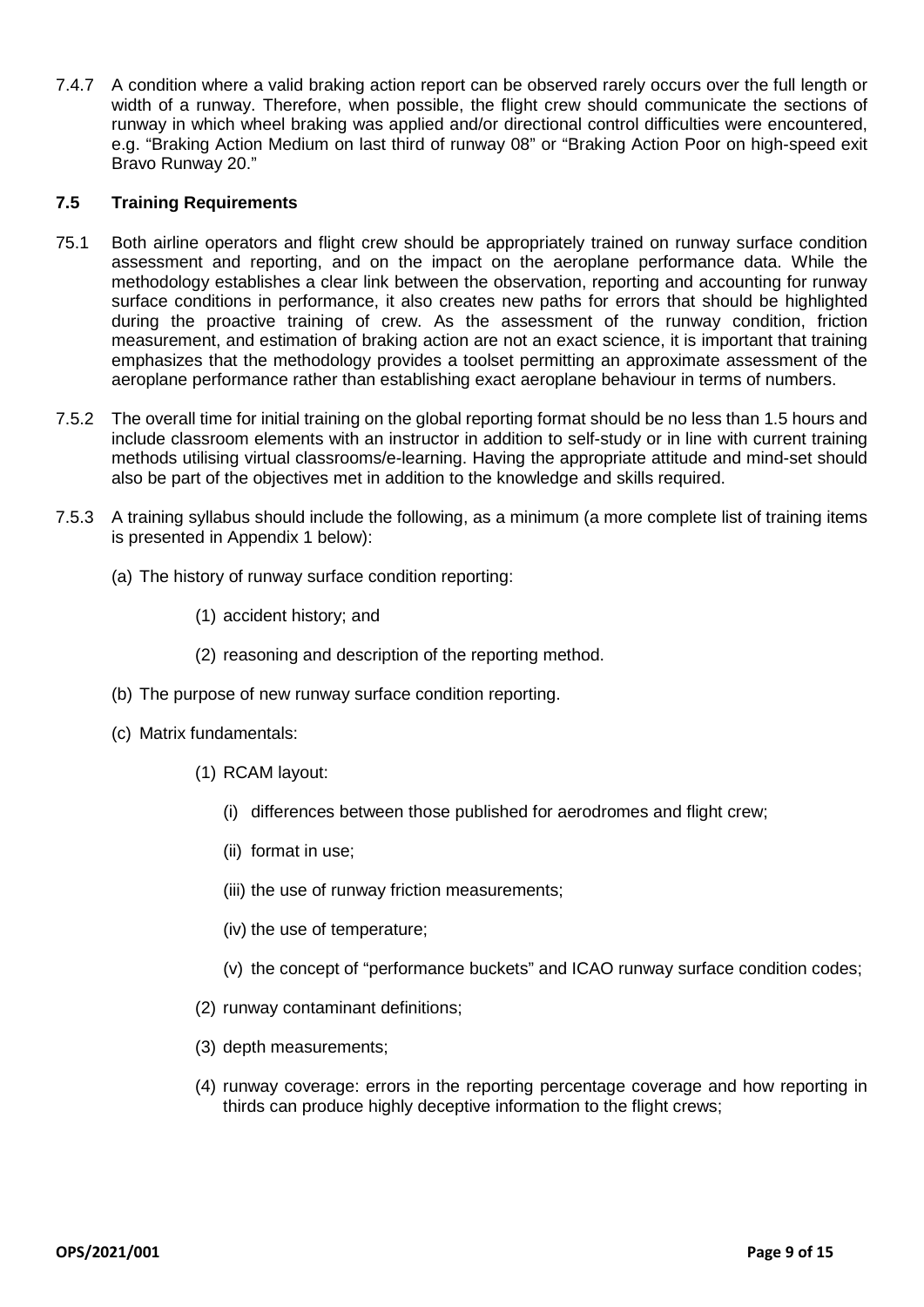- (5) use of the term "slippery wet": conditions must be effectively observed and reported; and
- (6) downgrading or upgrading criteria.
- (d) Flight crew related actions:
	- (1) the difference between a calculation and an assessment;
	- (2) effects of aircrew task loading on receiving condition reporting; and
	- (3) pilot braking AIREPs: pilots must understand the physics the reports represent as well as the techniques necessary to produce an accurate observation.
- (e) Types of runway contamination and its effects:
	- (1) general types of contaminant;
		- (i) solid;
		- (ii) loose; and
		- (iii) deformable.
- (f) Aircraft performance:
	- (1) effects of contamination during take-off;
	- (2) effects of contamination during landing;
	- (3) airport items used for landing;
		- (i) visual cues; and
		- (ii) Category III cues;
	- (4) the components of a pilot braking report;
		- (i) how to give an accurate report; and
		- (ii) when reports are not valid;
- (g) Operational observations with friction devices: the friction measuring devices must be properly calibrated and operated and should meet the standard and correlation criteria set by the State.
- (h) Critical areas of the runway;
- (i) Safety considerations;
	- (1) types of errors possible;
	- (2) mindfulness principals necessary for high reliability; and
	- (3) safety reporting.
- (j) Documentation and records.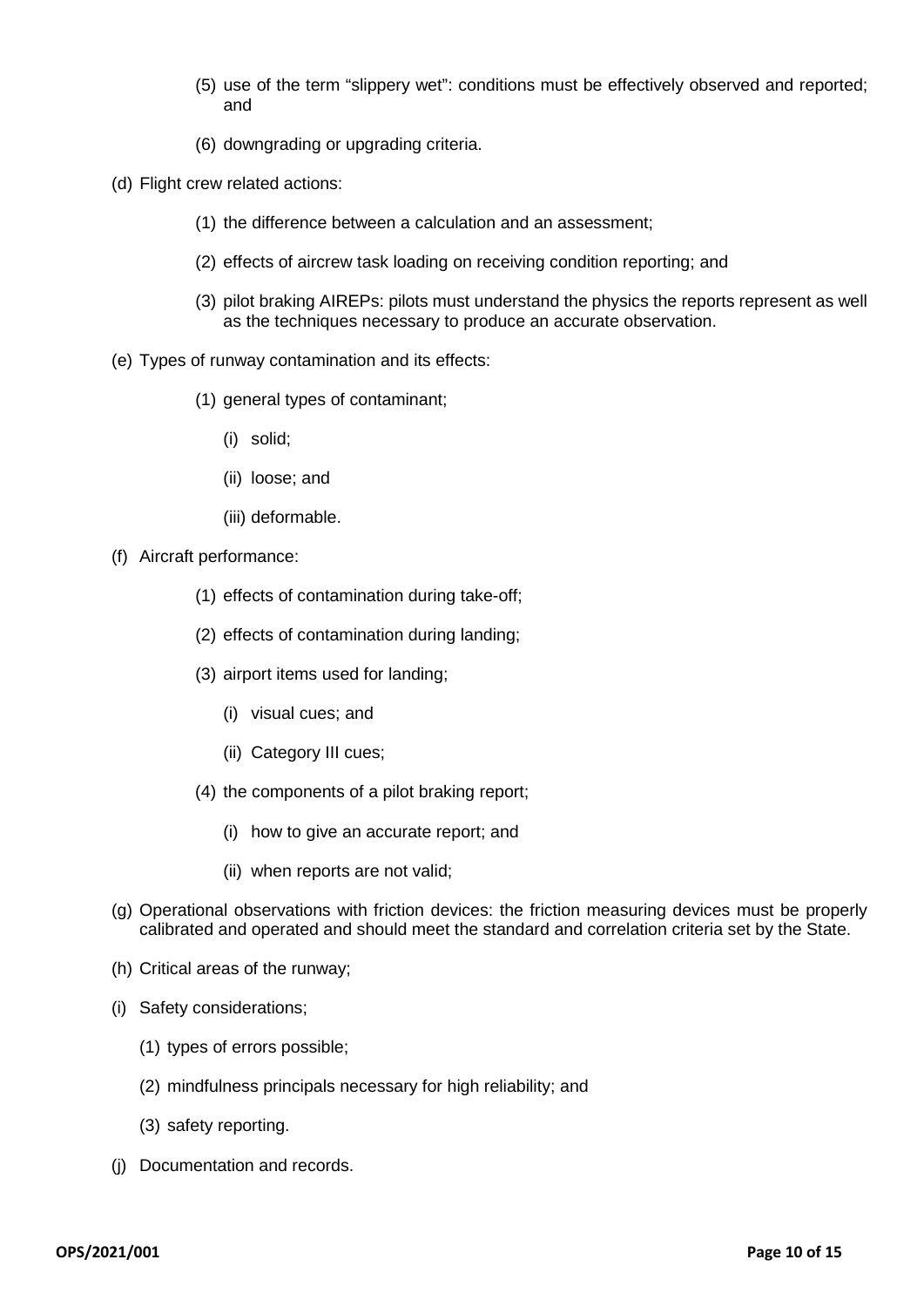- 7.5.4 The introduction of the runway surface condition assessment and reporting format has highlighted some specific areas that should be addressed as part of a training plan, including:
	- − *Techniques used as a best practice for one organization may not be applicable for others*. Example: Airports that operate frequently in winter conditions may develop observational techniques that rely on extensive experience and apprenticeship. Other airports may find it hard to match that same level of expertise. Using vehicle braking observations, for example, may not be a best practice if the airport is not exposed to winter conditions long enough to maintain this type of corporate knowledge.
	- − *Misunderstanding terminology*. Technical discussions on runway observations and aircraft vehicle performance can have similar sounding terms and even numbers: "MU" being a primary example. Anyone using an RCAM should understand what the terms are, and how they are related.
	- − *Timeliness of communication*. Beyond 180 NM, flight crews may obtain information from airports in order to make runway surface condition assessments. Between 180 and 40 NM, any change in condition reporting must be communicated to the flight crew. Within 40 NM, any change in runway surface condition must be pro-actively communicated to the aircraft. Any change in condition that occurs too quickly for the flight crew to take notice of can invalidate their assessment and lead to unexpected risk.
	- − *Conflicting reports between pilots and aerodromes*. There may be a range of aeroplane performance indicators for a given runway. In some cases, the AIREP of braking action may be more accurate than the condition report. These reports can be more or less conservative than the original report by the aerodrome. If an operator wishes to base their risk management process on an AIREP that is less conservative than a runway condition report, the process must be carefully designed to demonstrate and maintain an equivalent level of quality assurance regarding risk exposure.
	- − *Operational bias*. Much of the observational criteria for an RCAM depends on judgment that can be subject to social, political and economic pressures. The differences between 3 mm and 5 mm of contaminant or between wet snow and slush can have a large effect on operations. It is a human factors norm that people tend to bias perceptions in favour of what they expect to hear and see, and disregard information that does not fit into a pre-planned expectation. This lack of mindfulness can contribute greatly to errors in the perception, assessment and reporting of runway surface conditions from flight crews and airports.

# **7.6 General Considerations for Aeroplane Performance on Contaminated Runways**

7.6.1 As previously discussed, the RCR reflects the runway braking capability as a function of the surface conditions. With this information, the flight crew can derive the necessary stopping distance of an aircraft under the prevailing conditions from the performance information provided by the aeroplane manufacturer. Aeroplane deceleration results from a combination of factors. First, there are the aerodynamic drag forces generated by the airframe and, in particular, the ground spoilers. Second, reverse thrust may be used if available. Finally, deceleration occurs from wheel-to- ground friction, which is of course influenced by the runway surface, as well as by manual or automated braking of the aeroplane. Performance computations assume a homogenous distribution of the contaminant along the entire length and width of the runway. Coverage reported as 25 per cent may be significantly less and is provided only for situational awareness. Performance calculations may then assume a dry or wet runway as appropriate, but any coverage in excess of 25 per cent should be considered as though the entire runway is covered. In other words a runway will be considered contaminated if one of the thirds has contaminant coverage in excess of 25 per cent.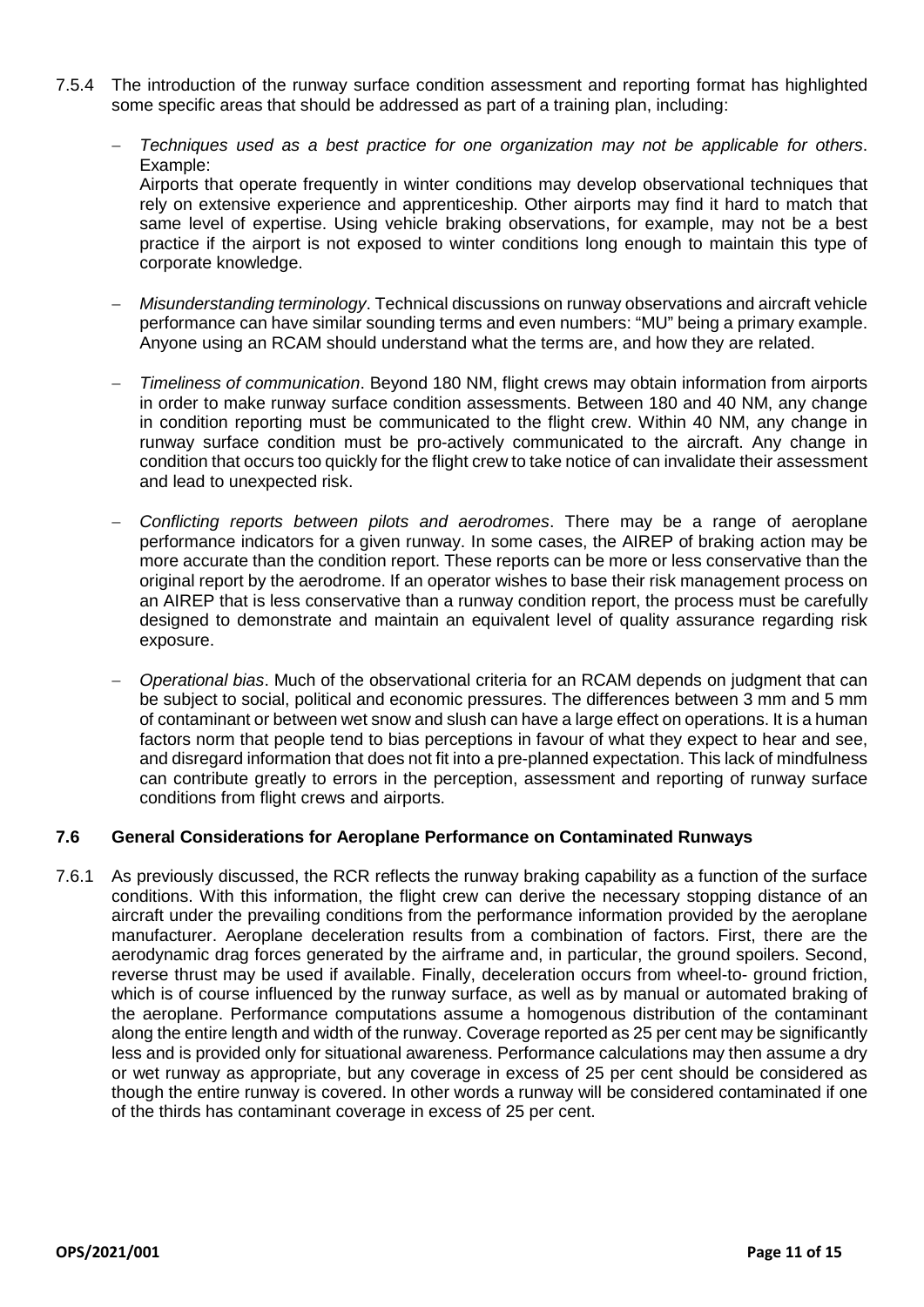- 7.6.2 The difficulties for a pilot to make an accurate report as illustrated here have led to research and development activities that use aircraft data recorded during the ground run to identify the available braking action objectively. Such technologies are now becoming available to assist the pilot in this task.
- 7.6.3 The RCR restricts the list of layered contaminants that can be reported. The most frequent cases are included, but some scenarios cannot be reported with specific terminology. In those cases, the aerodrome operator will strive to report the performance-relevant condition. When necessary, free text may be used to describe the actual condition of the runway. In most cases, layered contaminants lead to less than poor braking action and do not permit operation unless appropriately mitigated by the airport in order to upgrade the reported RWYCC. An exception to this is dry snow on top of compacted snow or wet snow on top of compacted snow, which is classified as medium braking action. The reported depth of this contaminant refers only to the top layer of loose snow and may be used in selecting the appropriate contaminant for performance computations, when the manufacturer has chosen to provide landing performance as a function of contamination rather than RWYCC. Even when this is not the case, the flight crew should ensure that the reported depth does not exceed the maximum depth of loose snow.
- 7.6.4 Aeroplane performance tables and computation tools assume a homogenous contaminant type and depth along the entire runway length and width. However, there may be significant differences reported between the runway thirds. The flight crew may use the most penalizing contaminant for performance computation, which may be excessively conservative. For this reason, the operator may have policies about disregarding a part of the runway. In such cases, the operator should give explicit guidance for crosswind analysis. For example, the flight crew could use only the two last thirds for landing distance calculations; or if the runway end was much more slippery than the first two thirds and it is possible to bring the aeroplane to a full stop in the less slippery part (two first thirds), the flight crew could be given a possibility to omit the last third. Computations accounting for different conditions in each runway third are not available from manufacturers, as regulation specifies that the contaminant should be assumed to be evenly distributed for establishing performance. Additionally, this capability may not be desirable as the computed landing distance with this method has been shown to be very sensitive to aeroplane speed evolution versus location on the runway; it may not be representative of what will be achieved during the actual stop.
- 7.6.5 Any change to the normal runway length available for take-off and landing is always communicated by NOTAM. The RCR may mirror the NOTAM if there is a change to the landing distance available, as a reminder for inbound flight crew. Departing flight crews should have fresh NOTAMs and calculate take-off performance accordingly. If, for any reason, part of the runway length has not been cleared in due time, the runway is considered to be usable by its full length and the un-cleared contaminant should be reflected in the RWYCC in the RCR. Policies mentioned in paragraph 7.6.7 may be applied, and the flight crew may also consider postponing the landing. The cleared runway width may also be limited for various reasons in adverse weather. This situation is often ad hoc and NOTAM communications may be too slow to reach flight crews in time. Therefore, a partially cleared width may be reported by RCR. Operators should have explicit policies for partial cleared runways, i.e. a defined minimum cleared width for each aeroplane type and possible reductions in the maximum permitted crosswind. The aerodrome should update the report whenever a significant change, relevant to aircraft performance, occurs to the runway condition, but this may be difficult in an active weather event. Note also that the maximum validity period of a SNOWTAM is 8 hours.
- 7.6.6 For either grooved or porous friction course (PFC) runways, and non-grooved or non-PFC runways, experience has shown that wheel braking is degraded when the runway is very wet. The root cause of the wet runway stopping performance shortfall is not fully understood; however, runway characteristics that appear to be contributors include texture (polished or rubber contaminated surfaces), drainage, puddling in wheel tracks and active precipitation. An analysis of this data indicates that 30 to 40 per cent of additional stopping distance may be required in certain cases where the runway is very wet, but not flooded. Wheel braking may be degraded when the runway is very wet, even when the runway has not been reported as "slippery wet". If active moderate or heavy precipitation exists, the operator should consider additional conservatism in their assessment of performance at time of landing that is over and above that already calculated for wet conditions.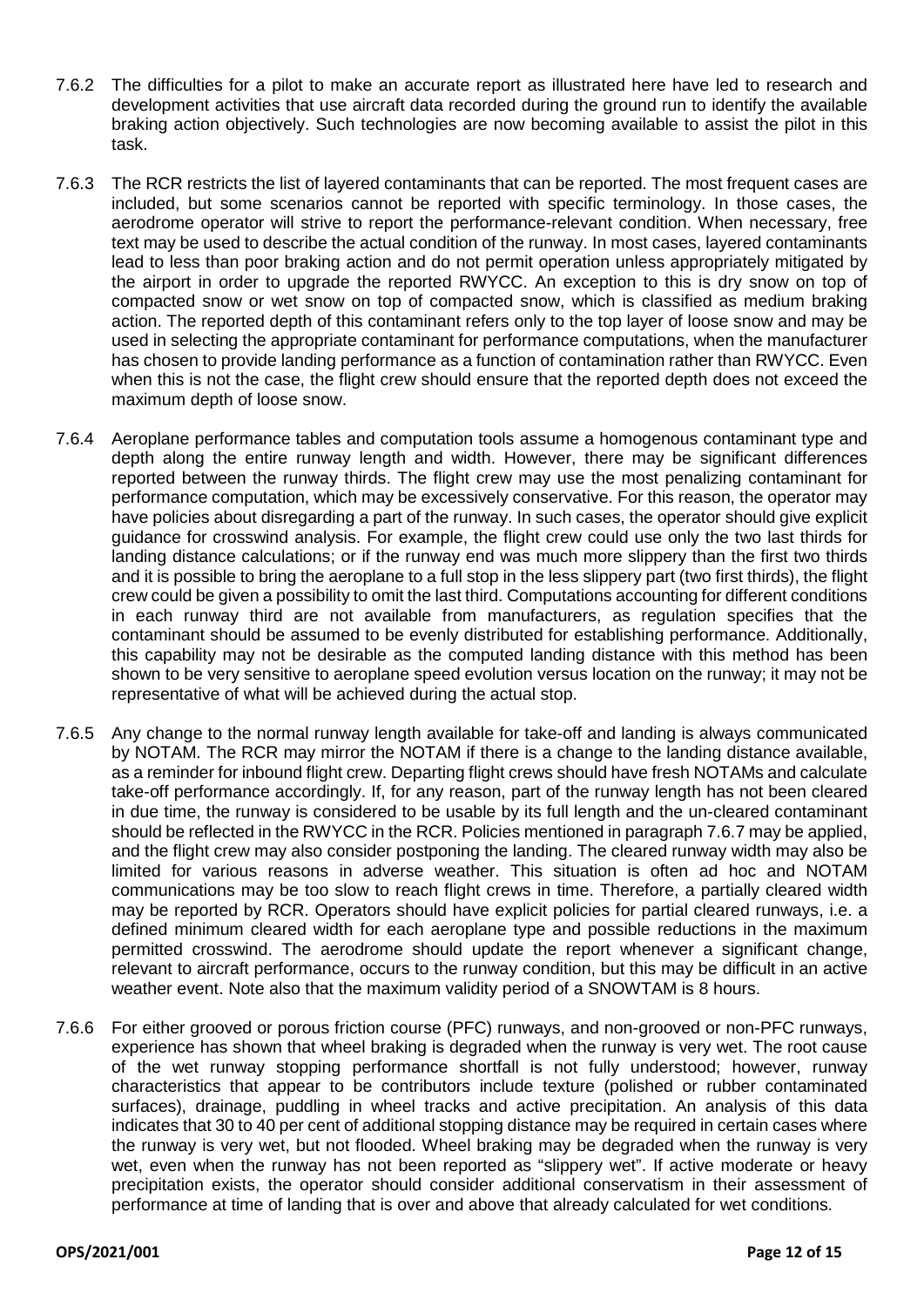- 7.6.7 Possible methods of applying additional conservatism when operating on a runway that is degraded when very wet include assuming a braking action of medium (RWYCC 3) when computing performance at time of landing or increasing the factor applied to such an assessment established with landing performance data for RWYCC 5 (good braking action). A pilot should consider reduced crosswind limits and ensure the prompt application of braking means after touch-down, including the use of maximum reverse thrust until a safe stop is assured.
- 7.6.8 Operators should be aware of the runway maintenance program and wet runway friction capability at the airports in which they operate. Mitigation should be considered at airports where aircraft operators have a reason to suspect that the runway is not maintained in a condition such as to provide surface friction characteristics at or above the minimum friction level specified by applicable state aerodrome regulations while very wet during active precipitation.
- 7.6.9 Whenever an operator uses a performance credit for specific operations on grooved or PFC runways, the performance data has usually been prepared appropriately by the manufacturer and was approved by the Authority. Its use may be subject to operational conditions and procedures. It is the responsibility of the operator to ensure that the runway has been constructed and maintained in accordance with the applicable guidance, such as those laid out in ICAO Doc 9157 Aerodrome Design Manual. The extent of the performance credit given to the data should not be assumed to be valid systematically on all runways that, in appearance, have grooved or PFC surfaces.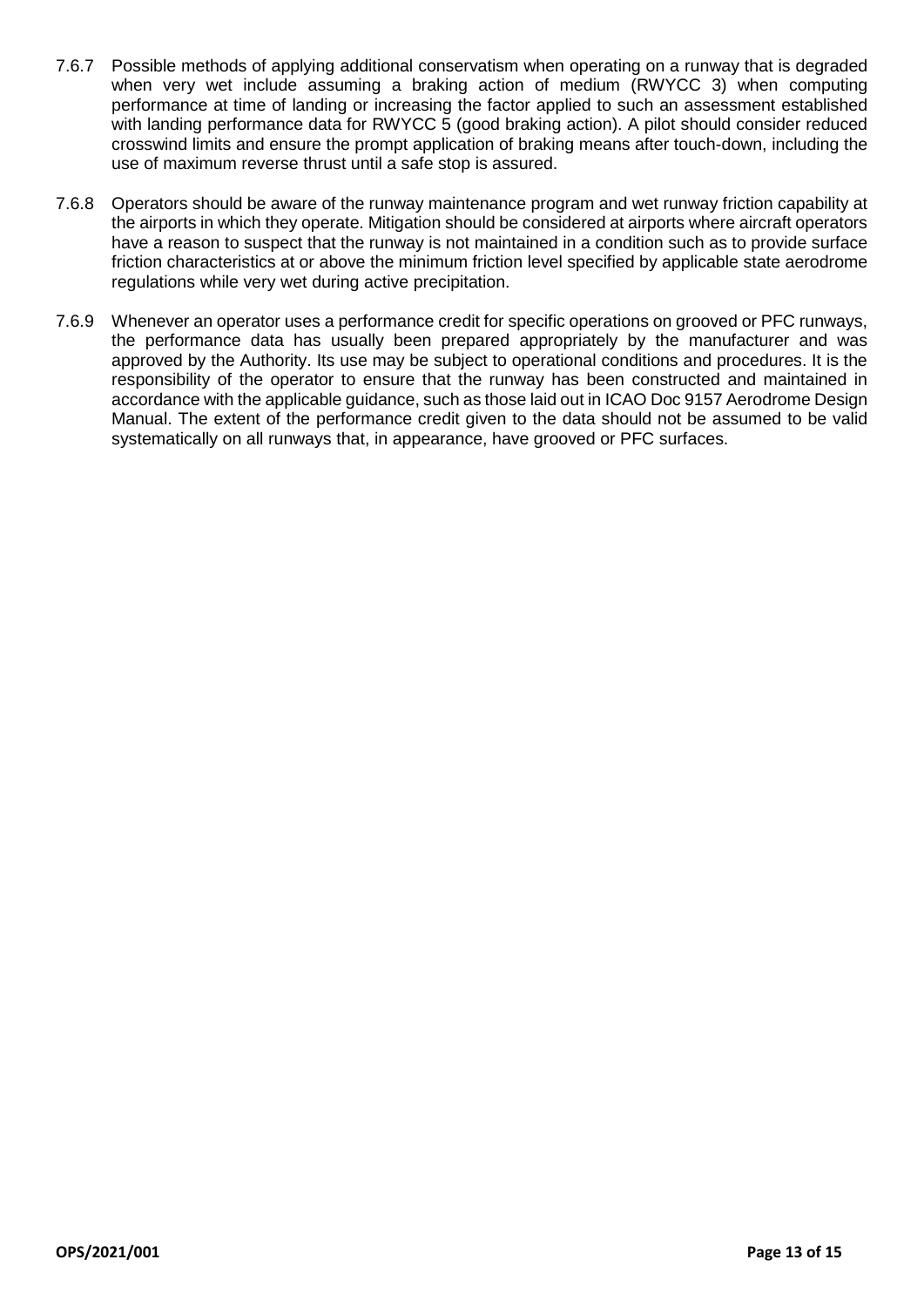### **Appendix 1 Example of a List of Subjects for Training Flight Crew Members on Contaminated Runway Operations**

This appendix provides an example of a syllabus for training flight crew members using the global reporting format. The examples are provided to support ICAO Doc 9981 PANS-Aerodromes, Part II, Chapter 1, applicable as of  $4<sup>th</sup>$  November 2021. The syllabus provides guidance on the training that will be required for the successful roll-out of the global reporting format.

- 1 Training and actual operations should be based on the fact that the assessment of the runway condition, friction measurement and estimation of braking action are not an exact science. Pilots should understand that the actual safety margins get smaller when conditions get worse and, at the same time, the assessment of the runway condition becomes more difficult in deteriorating weather. Therefore, the RCAM, RWYCCs and braking action are adaptive tools in decision-making rather than operating norms or rules. For example, a calculated 1 m margin in landing distance does not necessarily mean that the landing will be safe; the pilot must use his or her best judgement, taking different variables into account and cross-checking between sources when making decisions.
- 2 It is also good airmanship to determine how small changes in runway and/or weather conditions affect operations, for instance, how the downgrading of the RWYCC by one level or a predetermined wind change affect operations. It is good CRM to make some predetermined decisions regarding deteriorating conditions. These "canned decisions" improve situational awareness, help in late-stage decision-making and improve workload management.

|  | Note: Items marked with an asterisk (*) are directly linked to runway surface condition reporting. |  |  |  |  |  |  |  |
|--|----------------------------------------------------------------------------------------------------|--|--|--|--|--|--|--|
|--|----------------------------------------------------------------------------------------------------|--|--|--|--|--|--|--|

| 1. General                    |                                                                                                                                                                      |
|-------------------------------|----------------------------------------------------------------------------------------------------------------------------------------------------------------------|
| Contamination                 | Definition*<br>$\bullet$                                                                                                                                             |
|                               | Contaminants that cause increased drag and therefore affect acceleration, and contaminants<br>$\bullet$<br>that cause reduced braking action and affect deceleration |
|                               | Slippery when wet: status*<br>$\bullet$                                                                                                                              |
| Contaminated                  | Runway surface condition descriptors*<br>٠                                                                                                                           |
| runway                        | Operational observations with friction devices*<br>$\bullet$                                                                                                         |
|                               | Operator's policy on the use of:<br>$\bullet$                                                                                                                        |
|                               | reduced take-off thrust;<br>$\circ$                                                                                                                                  |
|                               | runway thirds in take-off and landing performance calculations; and<br>$\circ$                                                                                       |
|                               | low visibility operations and autoland.<br>$\circ$                                                                                                                   |
|                               | Stopway<br>٠                                                                                                                                                         |
|                               | Grooved runway<br>$\bullet$                                                                                                                                          |
| RWYCCs*                       | RCAM*<br>$\bullet$                                                                                                                                                   |
|                               | Differences between those published for aerodromes and flight crew*<br>$\circ$                                                                                       |
|                               | Format in use*<br>$\circ$                                                                                                                                            |
|                               | The use of runway friction measurements*<br>$\circ$                                                                                                                  |
|                               | The use of temperature*<br>$\circ$                                                                                                                                   |
|                               | The concept of performance categories and ICAO runway surface condition codes*<br>$\circ$<br>Interpretation of "slippery wet"                                        |
|                               | $\circ$<br>Downgrade/upgrade criteria*<br>$\circ$                                                                                                                    |
|                               | Difference between a calculation and an assessment*<br>$\circ$                                                                                                       |
|                               | Braking action*<br>$\bullet$                                                                                                                                         |
|                               | Reporting of LESS THAN POOR $\rightarrow$ no operations<br>$\circ$                                                                                                   |
|                               | Use of aircraft wind limit diagram with contamination<br>$\bullet$                                                                                                   |
|                               |                                                                                                                                                                      |
| RCR (reference:<br>Doc 10064) | Availability*<br>$\bullet$                                                                                                                                           |
|                               | Validity*<br>$\bullet$                                                                                                                                               |
|                               | Performance and situational awareness*<br>$\bullet$                                                                                                                  |
|                               | Decoding*<br>$\bullet$                                                                                                                                               |
|                               | Situational awareness (reference: Doc 10064)*<br>$\bullet$                                                                                                           |